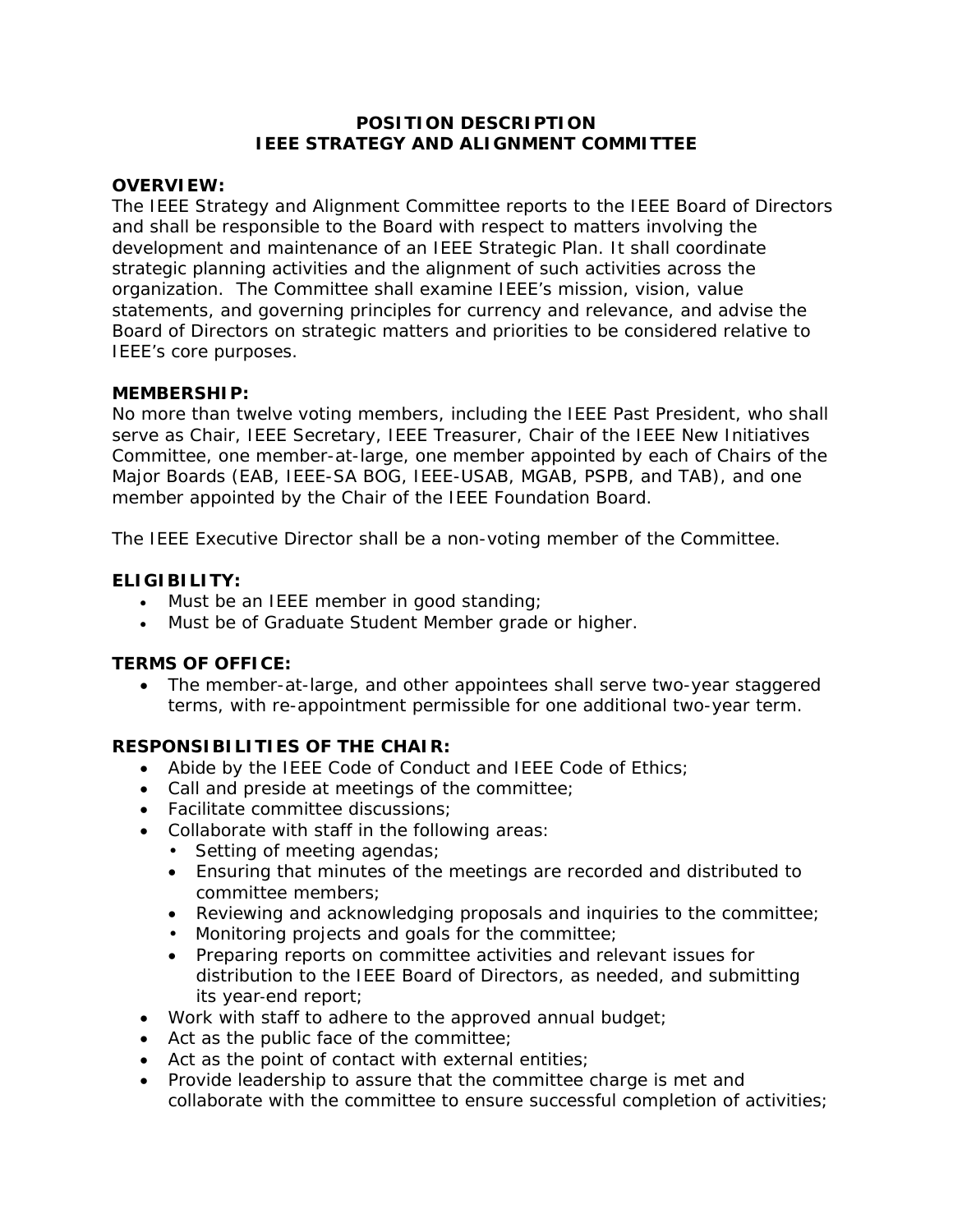- Provide a through and timely orientation for members of the Committee;
- Selected participation in industry outreach meetings;
- Mentor committee members to ensure continuity of the programs and activities for the next year;
- Submit recommendations to the IEEE Nominations and Appointments Committee for the appointment of the Member-at-Large position, and potential future appointments;
- Complete compliance training, as required by IEEE.

# **RESPONSIBILITIES OF COMMITTEE MEMBERS:**

- Abide by the IEEE Code of Conduct and IEEE Code of Ethics;
- Become familiar with the committee charter and related sections of IEEE's Bylaws, Policies and governing documents;
- Accept and carry out such tasks and responsibilities as are assigned by the Chair in a timely manner;

These may typically include:

- Participation in such orientation activities as requested by the Chair;
- Review committee agendas and minutes prior to each meeting;
- Contribute for the development of the annual schedule of activities;
- Selected participation in industry outreach meetings; and
- Chair and work on ad hoc assignments, as appointed by the Chair.
- Avoid and where necessary declare any conflict of interest to the Chair;
- Complete compliance training, as required by IEEE.

# **QUALIFICATIONS AND SKILLS:**

# **Knowledge:**

- Clear understanding of IEEE' Strategic Plan and direction;
- Working knowledge of IEEE and its fields of interests, activities, vision and mission, structure;
- General familiarity with the functions of IEEE's Major Organizational Units;
- Ability to manage the activities of the committee within the scope of its charter.

# **Experience:**

- Strategic planning and program assessment experience is desired;
- Organizational Unit appointees should be actively engaged in strategic planning for that Organizational Unit;
- Experience in working within IEEE's operating culture of volunteer/staff partnerships or experience in other organizations that should provide good preparation for working in the IEEE culture to enable the alignment and linkage of IEEE strategic direction across the organization;
- Experience relevant to the mission of the Committee, acquired either through volunteer activities in IEEE or in similar roles in other organizations.

# **Personal Characteristics:**

- Ability to act with discretion, tact and handle confidential matters;
- Honesty, integrity, and adherence to high ethical standards;